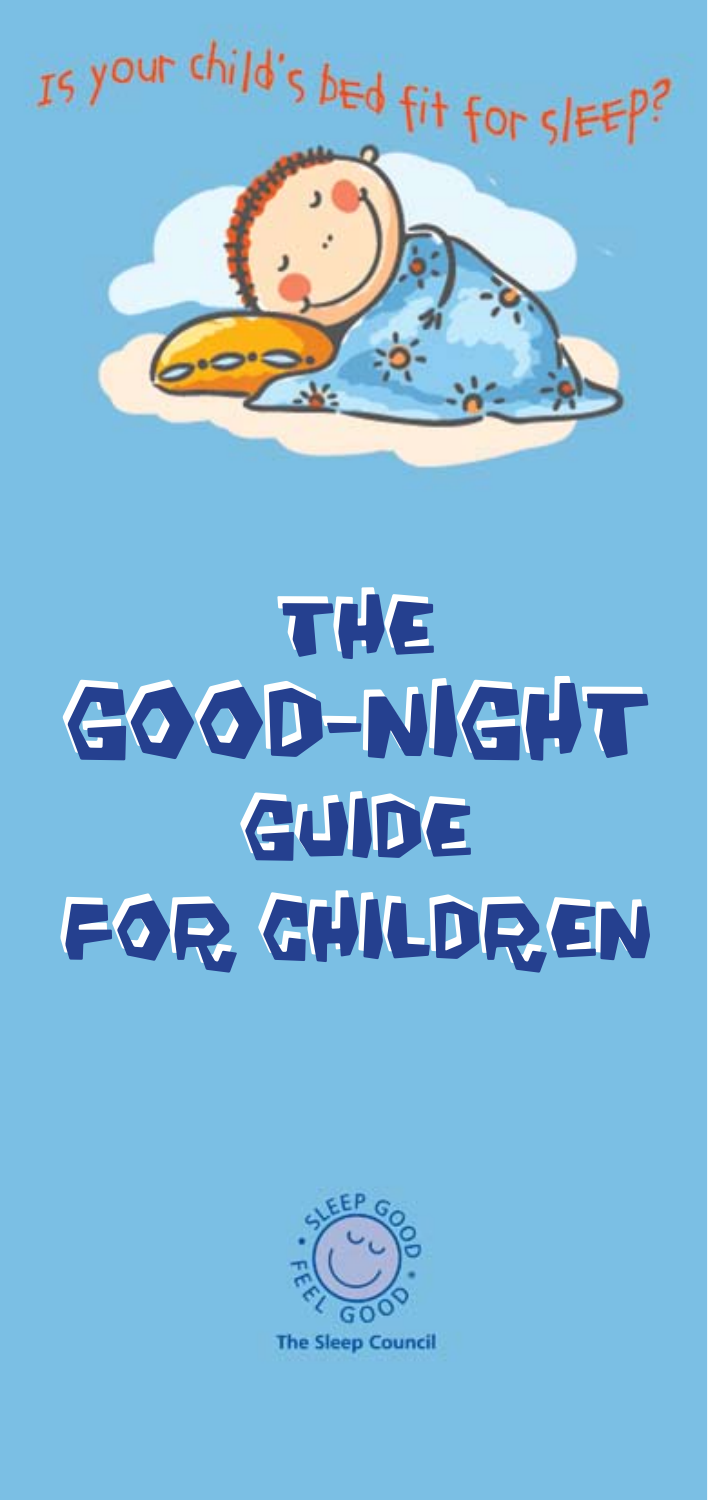

This short guide for parents and carers is written in an evergrowing awareness of the true benefits of comfortable and regular sleep for young children and growing teenagers.

It is widely accepted that the early establishment of good sleep patterns is a major contribution to development, learning and growth – both physical and emotional. It is also a path to harmony and sanity in any household!

*This guide aims to cover the following in the hope that most problems and questions will be answered in a logical way.*

- a Sleep and its benefits
- Establishing good routines for sleep
- $\leftrightarrow$  How much sleep is normal?
- Common sleep problems in children
- Feenage sleep the Twilight Zone!
- Creating a perfect place for your child's sleep
- **EV** Illness and sleep loss
- Choosing beds for children and teens
- a Alternative tips and resources (useful numbers)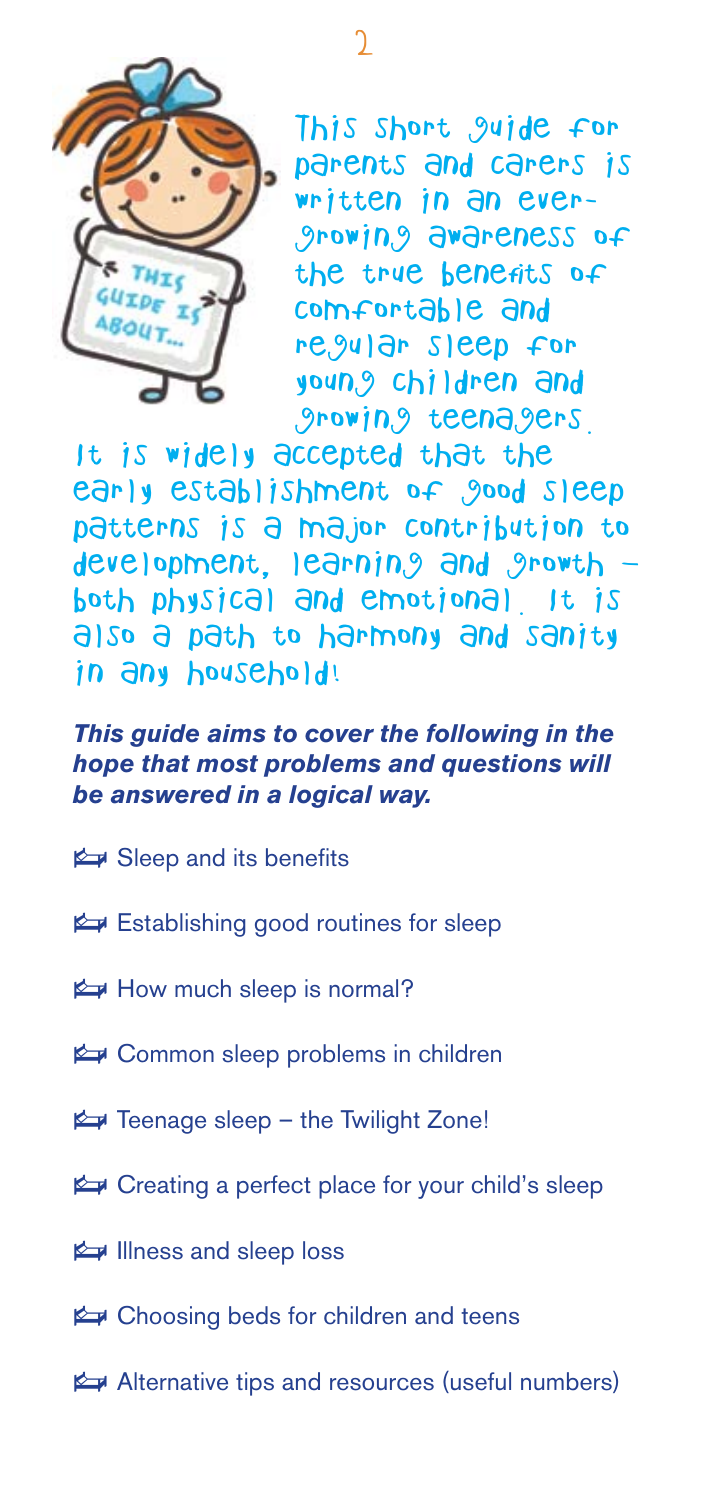# Sleep and its benefits

Quality sleep is essential for children's growth and development. We need to pass on the skill of good sleep to children as early as possible to allow them to get the best benefit from an early age. In other words the 'achievement' of sleep is a learned skill which will aid health, growth and mental function for life. As far as children are concerned the main benefit of sleep is the release of growth hormone encouraging normal growth and bodily development. Secondly the brain benefits, by aiding the process of concentration - the making sense of the day's events, the things they learn at school and the skills they are developing as they grow up. Thirdly, healthy brain development and emotional/mental health are encouraged by the 'de-toxifying' benefits of good sleep.

There's an increasing body of evidence showing the damaging effect on children and young adults who get less sleep than they need - from weight gain to depression, from poor performance and concentration to reduced creative ability and lower immunity to diseases - at a time when the pressures of the modern world are definitely leading to decreased sleep times. Parents need to be aware of the potential long term harm of not getting enough sleep and not developing knowledge of good sleep habits.

Sleep can be helpfully divided into 'blocks' – each one involving a series of events during sleep. These blocks can also be expressed as time periods i.e. the amount of sleep in hours achieved by people of all ages. The events during rest and sleep will include wakefulness, sleepiness and different levels of sleep. The two main ingredients of sleep are 'slow wave' (non dreaming) and REM – rapid eye movement/dreaming sleep. Both are essential as they contribute to repair of wear and tear, healthy hormone activity, normal growth and emotional well being. Normal sleep should involve about three to five periods of dreaming sleep (about 25% of total sleep time) per night. Interestingly, dreams and REM sleep are triggered by random releases of electrical activity by a part of the brain called the 'stem' – this is received by the forebrain which

then desperately tries to 'make sense' of it all – this is why children often refer to daily activities or experience in school in their dreams, finding a 'reference' they can relate to. This process is vital for good brain health and emotional development.

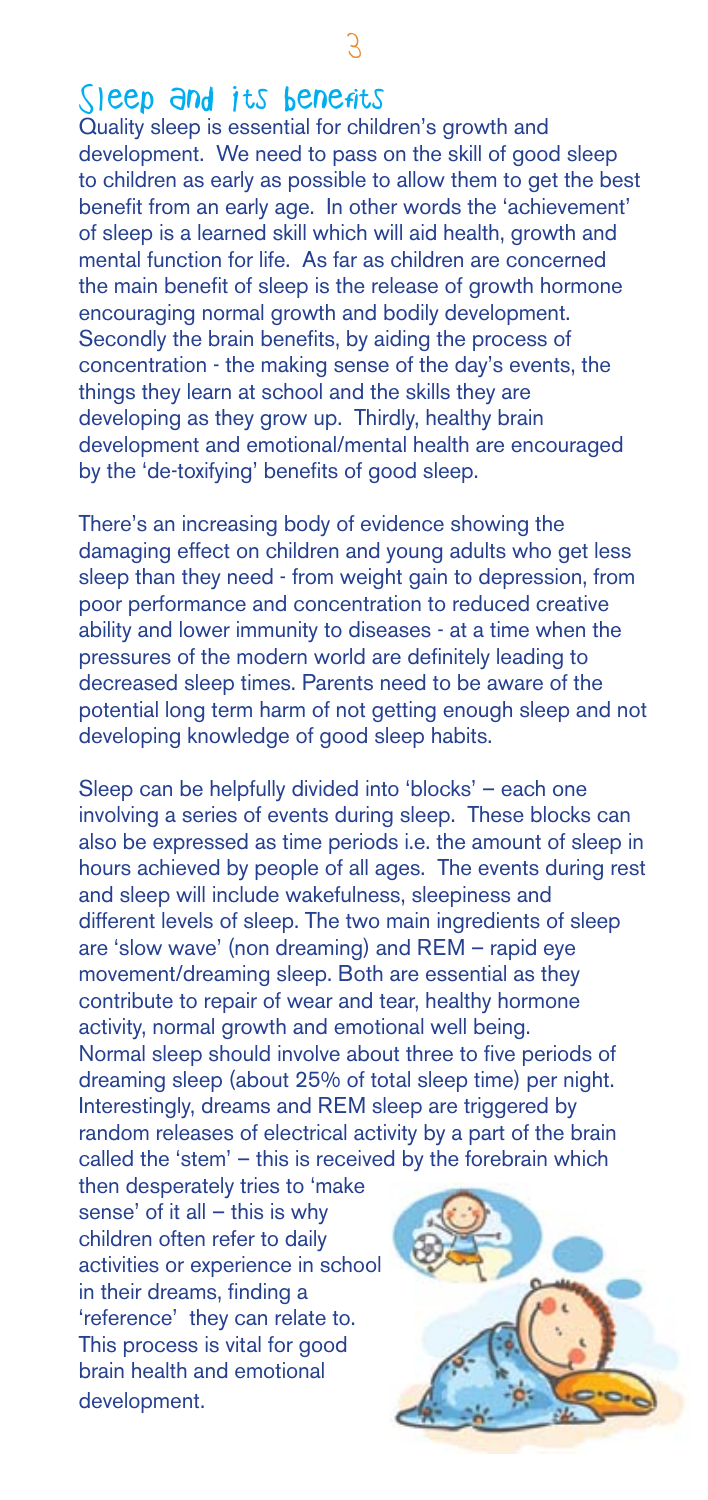Establishing good routines for sleep Most younger children respond well to a bedtime routine. This is normally along the lines of teatime, followed by quiet play, bath, story and then bed. Bedtime should be around the same time each evening, although on non school nights, older children already established in a good sleep pattern may be allowed to stay up a little later. Parents shouldn't expect children to go to sleep immediately they are in bed - after all, most adults don't - and they should be allowed to play quietly or read for a little while until they drop off.

## How much sleep is normal?

Most toddlers sleep about 12 hours by the age of three. At this age they can have difficulty in falling or staying asleep. They can fight sleep because they don't like the separation from their parents. They often have a favourite toy, dummy or rag to help them sleep, while a night light helps those who are afraid of the dark.

Children aged four to six tend to sleep between 10½ to 11½ hours at night, and almost all children of this age have some difficulty in sleeping. They may resist going to bed, may wake up in the night. They are often scared of the dark, and may wet the bed and even sleepwalk. Again, a routine helps, together with reassurance and support - without over-dramatising the issue.

Children aged six to 12 sleep for around 10 hours a night. They tend to have sleep problems more akin to adults -



worries often to do with school, friends or family. Nightmares are more unusual by this age. Again, a routine is reassuring.

Most teenagers need around eight - nine hours sleep, but many get far less than this, which can cause immediate

health problems, and potentially serious implications for future academic success. Teenagers have a difficult time of it - the onset of puberty, exams, money, the future - it's really no wonder that they don't get as much sleep as they need. Tips later in this guide may be of help.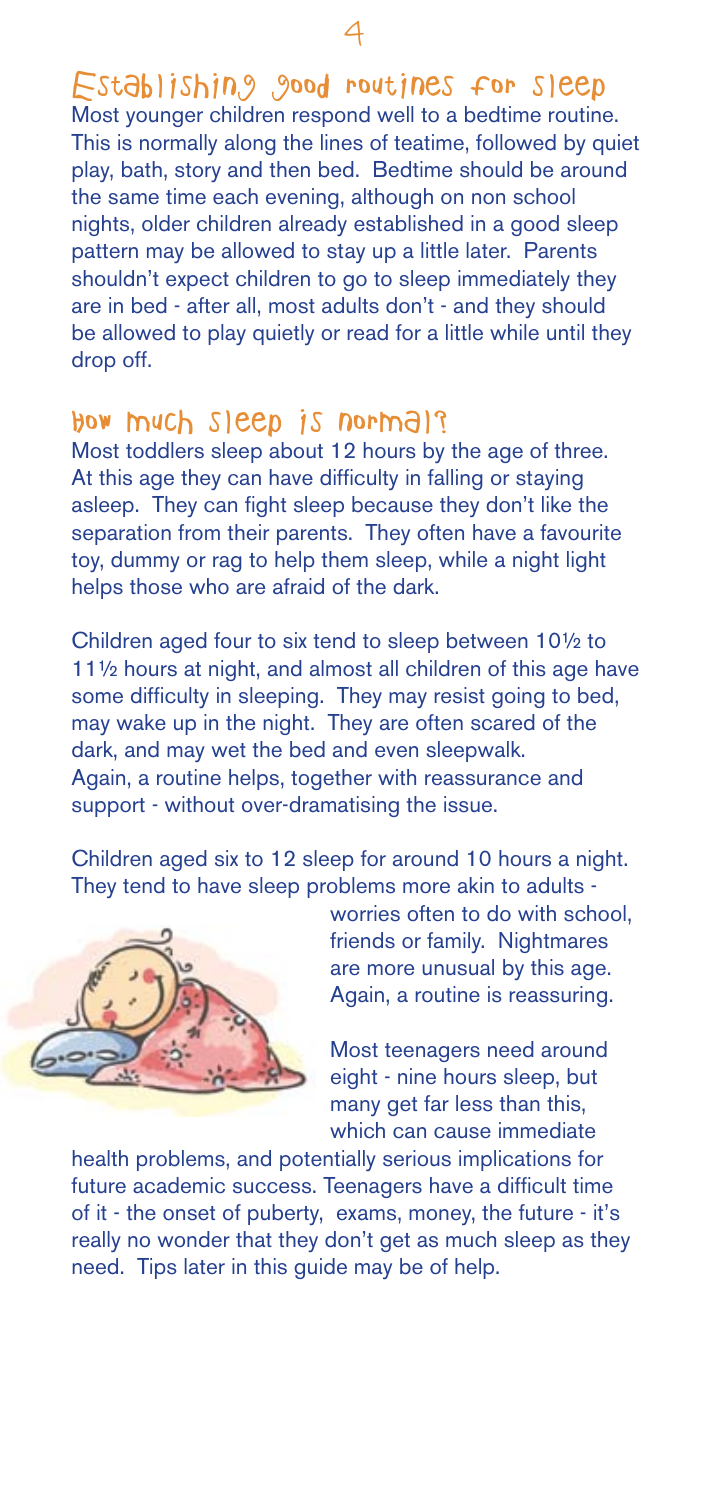# Common sleep problems *I'm not tired!*

One of the greatest differences in attitudes to sleep relates to the recognition of tiredness at different ages. Young children don't know when they are tired and therefore can become overtired easily and demonstrate this by becoming fractious, tearful, clingy and bad tempered. As they get older you will be delighted to know that they will recognise that they need sleep and will be happy to seek it! Common signs to look out for include poor feeding, indirect eye contact, moody and clumsy behaviour. On the contrary, children who are well rested communicate through direct eye contact, feed regularly and feel more secure and cheerful.

## *I am hungry/too full!*

Nutrition throughout childhood is an ever-changing demand on parents. Children who are over hungry or too full of food (or the wrong type of food), will not settle and sleep well. Light meals a while before bed time, a warm bath, story and bed may be helpful, perhaps with a piece of fruit or a milky drink

being offered before tooth brushing and settling.

## *I am thirsty!*

This is often the cry in the night. Metabolism rates in children (especially little boys – for some reason) vary greatly and it is possible that mild dehydration can affect sleep. Water by the bed, or the offer of a drink when they pop to the loo in the night should sort this.



## *Where am I?*

Changes in routine, holidays away, visitors to the house and the like can disrupt sleep on a temporary basis. Generally this should right itself with the re-establishment of familiar surrounding and routine. Try to 'identify' the trigger of the problem and adopt a calm approach. Ensure a quiet environment for sleep and try the introduction of gentle vapours (seek advice on suitable essential oils for young children and their use). If the problem is related to a most acute or traumatic episode in the child's life – seek professional help and advice.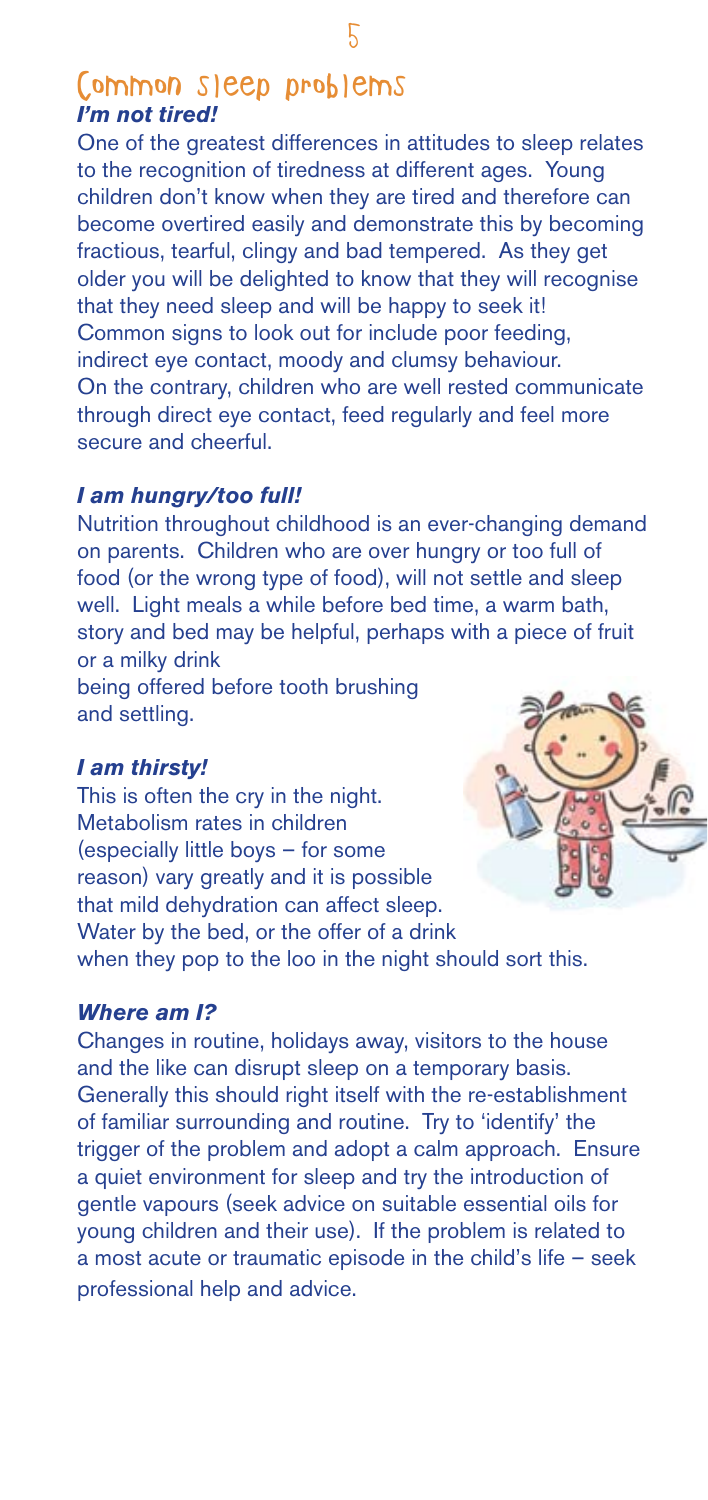## *I'm not comfy!*

The bed the child sleeps in is important too. A new bed with a supportive mattress is a must for a growing child; an old, lumpy, mattress is not likely to be conducive to quality sleep.

Recent research has shown that toddlers can grow as much as 1.5cm overnight\* As children get older, this rate reduces, but most young people are still growing into their late teens and even into their early twenties; so a bed which is large enough and supportive enough is as important to a 17 year old as to a seven year old. *\*St Thomas's Hospital, London, 1997*

An unsupportive bed can result in aches and pains in early adult life. According to BackCare, young, supple backs need a good quality, supportive bed as much, if not more, than an adult. Their research has found a worrying increase in the number of teenagers and even younger children suffering from back problems - perhaps because nowadays children lead a more sedentary lifestyle than in the past, with TV and computer games taking precedence over sports and outdoor pursuits.

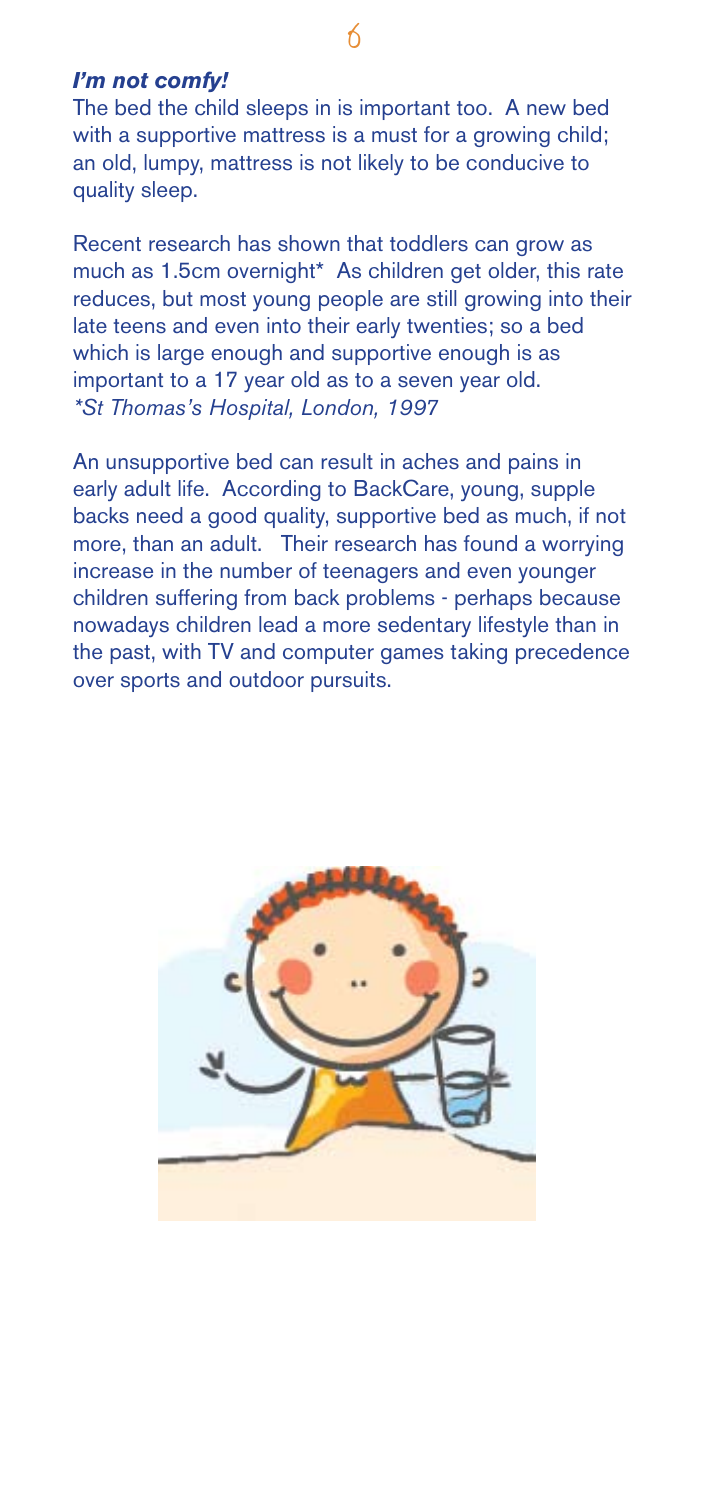## *I'm frightened!*

6 7

Although children may be deeply distressed by nightmares or night terrors, they may have problems explaining their fears. A crying, frightened child is upsetting and it is important to distinguish between the two problems. Generally a child who is old enough can describe the nightmare that frightened him, this is not the case with night terrors – the child can awake in distress with no memory of what happened. With nightmares, it is often a good idea to reassure and comfort at the time and then to discuss this in the day and decide with the child HOW he might like the dream to end. With terrors, if there is a pattern, try gently waking the child about five or 10 minutes before his 'wakening' take

him to the loo, offer a drink of water and then back to bed – this can help to break the pattern. Generally children will naturally grow out of night terrors by about five or six years. Nightmares, as we know can



go on into adulthood for a variety of reasons.

## *I wet the bed!*

This is a common occurrence in childhood and needs to be addressed by effective toilet training. Genetic causes are rare, but children are more likely to have problems if one or other of their parents also experienced this. As with all routines this needs to be achieved with a consistent approach, but do bear in mind that night time dryness is directly related to the child's bladder being able to accept and store larger amounts of urine. For this reason do not go down the route of encouraging frequent emptying as this may result in decreased bladder volume with 'reflex' emptying. Some emotional and physical events and conditions may result in a return to bedwetting. Again, identifying the cause and seeking advice may be helpful here.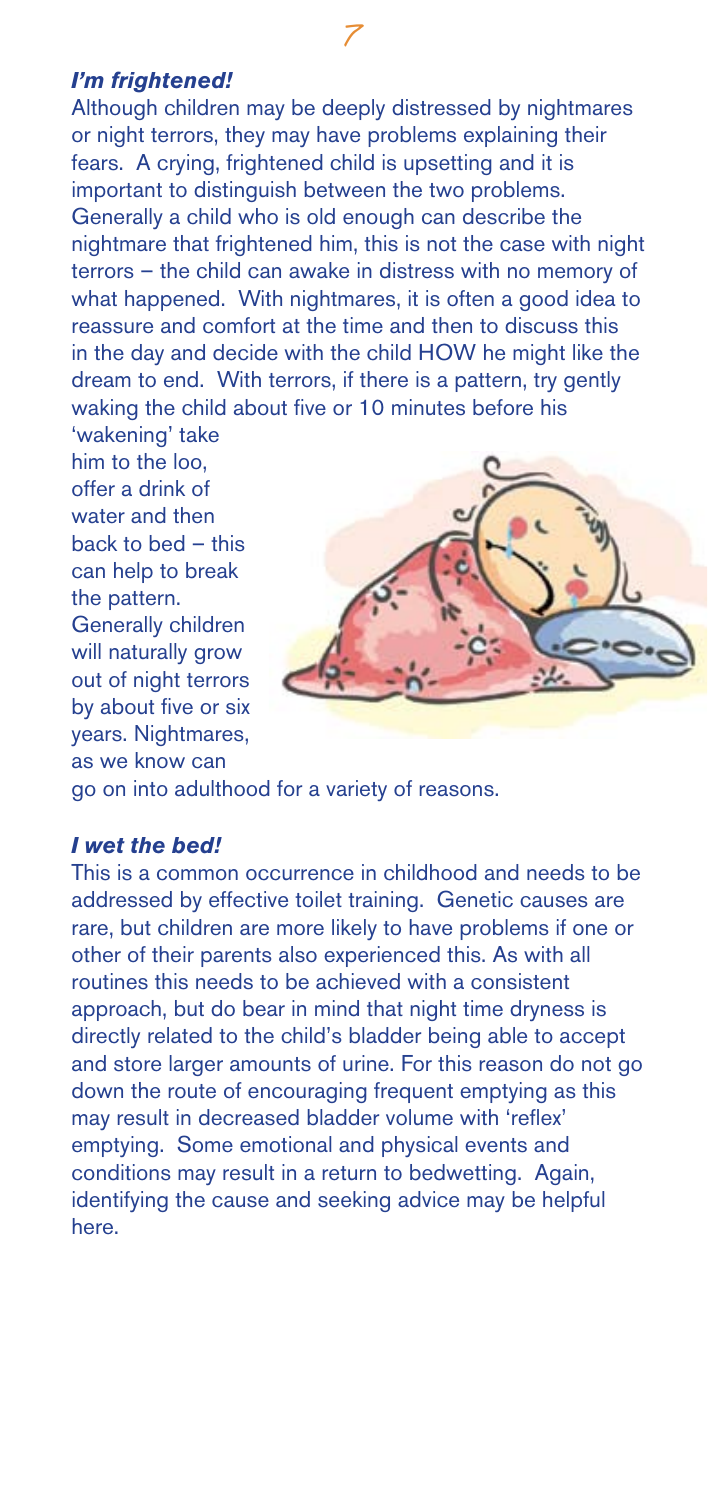Teenage sleep  $-$  the Twilight zone! Modern life encourages teens to reject sleep in favour of social contact in the night hours with an army of friends texting, twittering, chatting and playing games. While this social interaction is normal, and the perception of sleep being deeply uncool is definitely a teen thing, parents should try to impress on them the benefits of good sleep.

A preachy tone here will no doubt fall on deaf ears. Instead of telling them that good sleep will make them healthier adults, try some of these ideas on them: better good sleep makes your skin look better! Fewer zits! Both you and your

brains grow while you are asleep – better qualifications, better jobs, more money to spend on gadgets and funky bikes (or whatever). You will have more energy for sports, impress your friends



and create the 'body beautiful'. You are less likely to get fat and may even live longer!

On a serious note, as discussed, growth and sleep are deeply related. Growth spurts in teen years will lead to a greater need to rest and sleep. Teenage boys especially have been found to need day-time sleep, most likely linked to metabolism changes and puberty.

Hormonal changes in teen girls will also have an effect on sleep amount and quality and with the onset of puberty and changing biological clocks, sleep patterns alter. Teenagers of both sexes are often far more alert later in the day, and more tired first thing in the morning. At the same time, they have many more demands on their time - they may be juggling school, a part time job and a busy social life - all adding up to them getting less sleep than they need and often feeling tired all the time.

There is an ever-growing anxiety concerning alcohol consumption among teens. While you will have your own views and rules concerning supervised access to drink in the home, you and any teens for whom you have a responsibility must understand that alcoholic drink, even in moderation, is NEVER recommended to aid sleep, it acts as a depressant, is dehydrating and disrupts natural sleep patterns.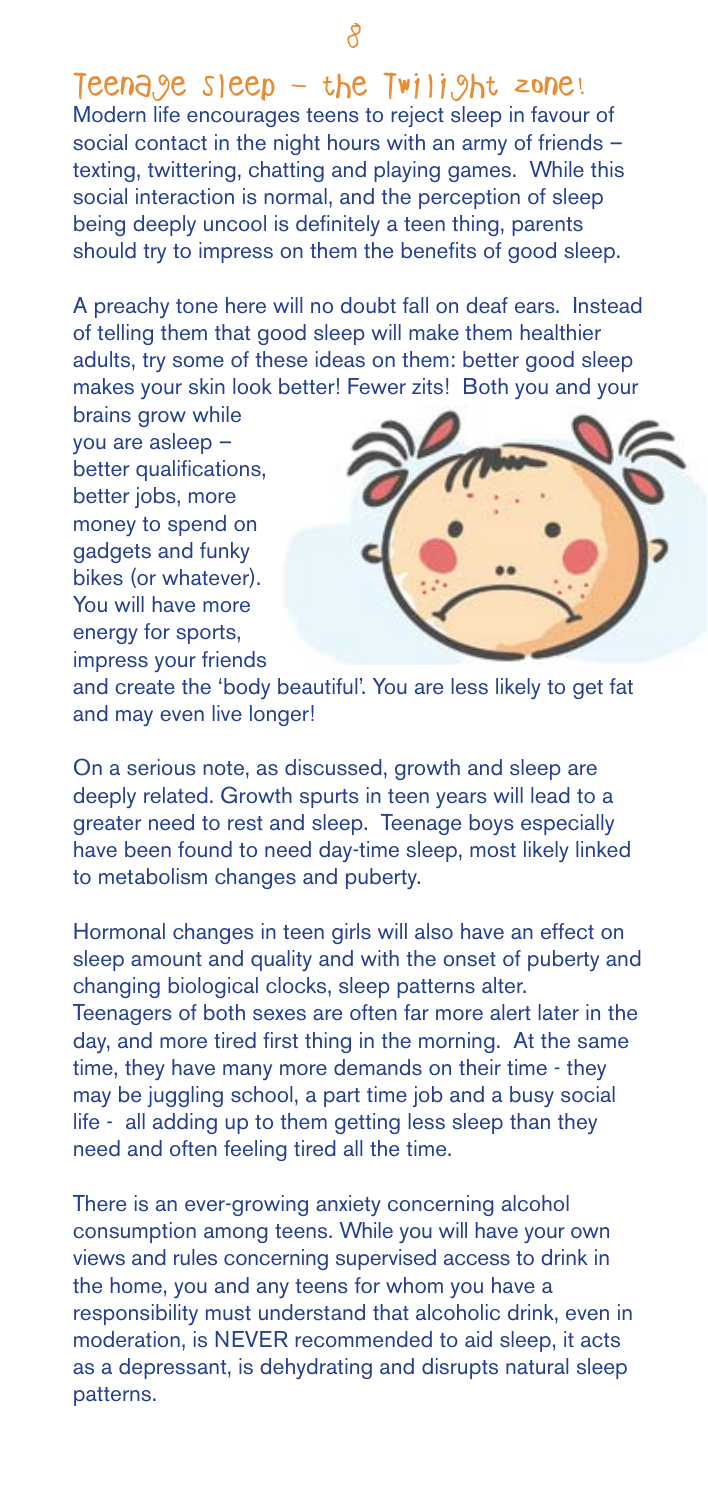A de-cluttering of the environment in which teens sleep, negotiated access to gizmos and gadgets, regular healthy meals and the odd allowable 'sleep in' may be helpful in keeping good sleep top of their minds (and yours!).

Some other general tips include trying to:

- Impress on the teenager the importance of sleep and the need for at least eight hours' sleep on school nights.
- Encourage regular exercise even 20 minutes three times a week will help.
- Suggest a reduction of caffeine intake (in coke and many other fizzy drinks as well as coffee).
- $\triangleright$  Point out that eating too much or too little close to bedtime - an over full or empty stomach - may prevent sleep onset, or cause discomfort throughout the night.
- $\blacktriangleright$  Try and get the teenager into a going to bed routine suggest that doing the same things in the same order before going to sleep can help.
- **Ensure a good sleep environment a room that is dark,** cool, quiet, safe and comfortable.
- Make sure the teenager has a comfortable bed. It's probably time to get a new one anyway - and encourage him or her to choose it themselves.
- Don't give teenagers hand-me-down bedding. If the bed's no longer good for its first user it's not good enough for a teenager either.

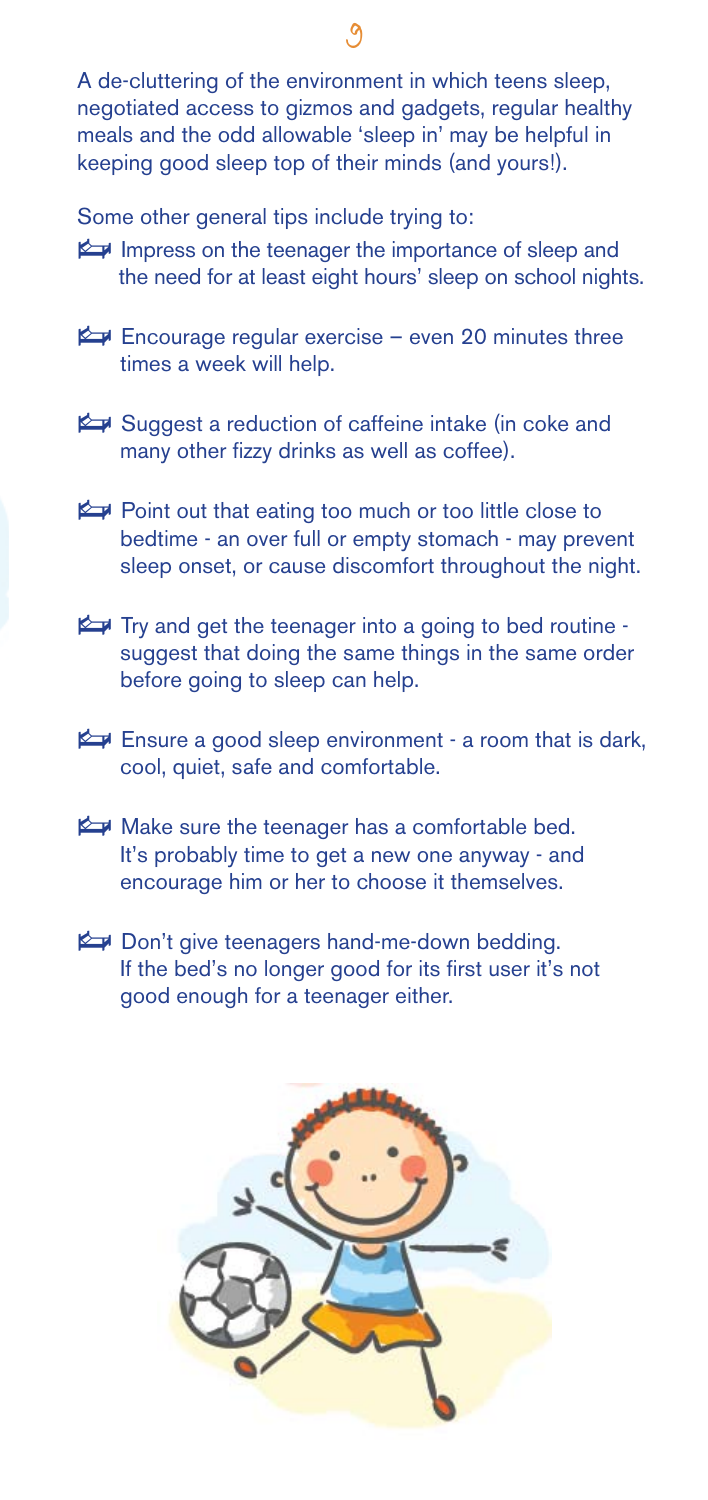Creating the perfect environment for sleep Whether for a baby, a child, a teenager or an adult, a restful room with a comfortable, fresh bed can only help in the achievement of good sleep. Where possible, a child's bedroom should be the room in which they SLEEP – (rather than watch TV, play on the computer etc…) it is difficult in this age of IT wizardry to deny ALL the electronic stimulants to which children are attached BUT – young



children shouldn't have a TV in their bedroom and if they have mobile phones they should be turned off at night/put away.

Children of all ages should be encouraged to put their things away and keep their room uncluttered and comfortable. Again this approach should help to

instil a respect for sleep and its benefits. If possible, divide the room into separate activity and sleep zones. Absolute basics are: a room away from noise, but within your hearing! Quiet is essential for quality rest and sleep. Suitable curtains which create a decent 'dark room' winter and summer are essential, as exposure to light first thing in the morning 'resets' the body clock and can disrupt sleep – especially in summer. The room should be well aired before bed time if necessary and should NOT be too warm – like animals, we sleep better in a cooler environment – think hibernation. Ideally room temperature should be between 16-24°C (20°C for babies and young children, who find it harder to regulate body temperature).

A fresh bed and bedding are essential (washed with hypo-allergenic detergents if necessary), and again well aired. It is very important that there is no smoking in rooms where children sleep as this can lead to breathing problems and other health issues. Younger children especially need easy access to potty or loo - and WHERE to find them! And fresh water should be within reach by the bed in beaker or cup as appropriate. As children grow their taste in furnishings and decoration will change, why not involve them in creating a preferred look from time to time – making the area really theirs (within reason!).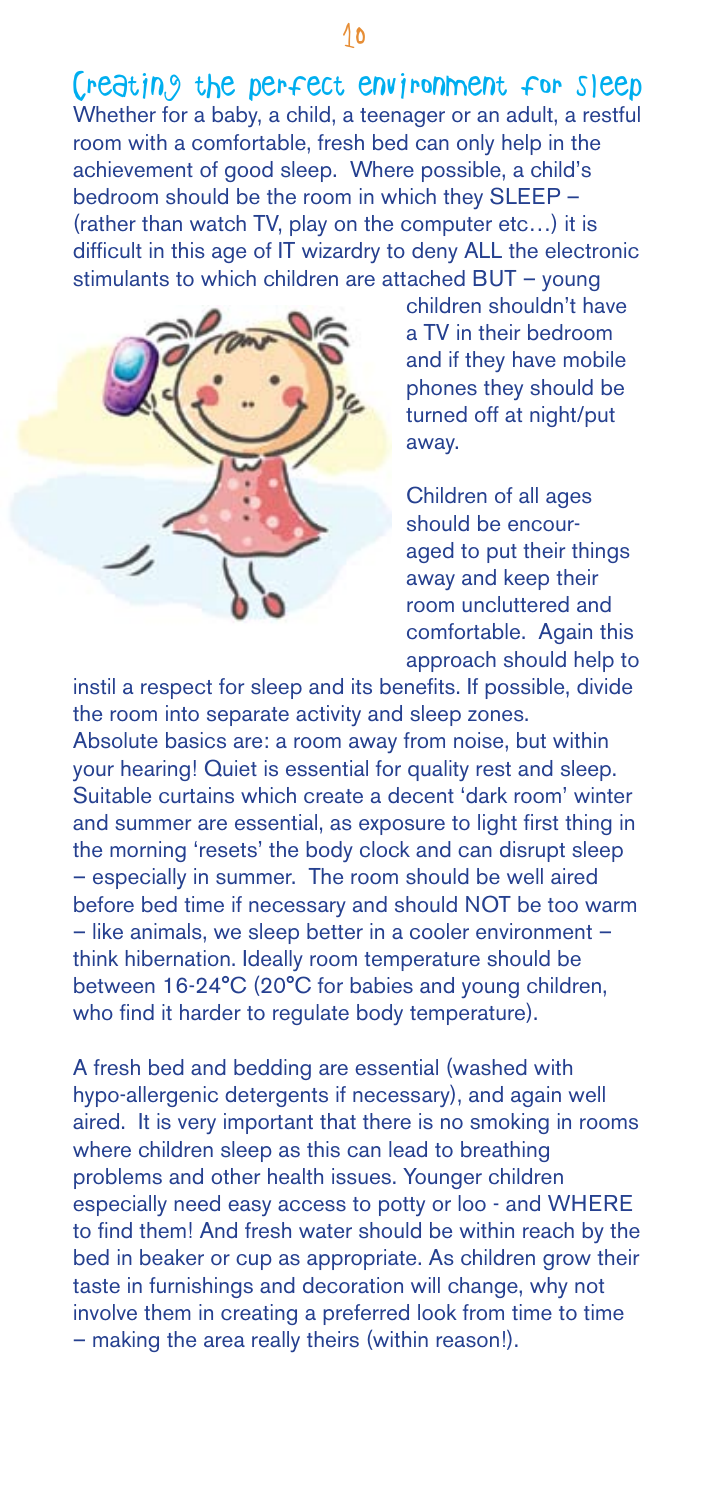## Illness and sleep loss

Both short term and more chronic conditions can cause sleeplessness in children and teens. Below are some of the most common – however if you are concerned about your child's physical or mental health do seek professional advice.

Childhood colds, flu and childhood illnesses which make the child feel under the weather and affect clear breathing, can affect sleep, especially in extreme temperatures (e.g hot weather at night). Parents should check if the child has a temperature and give a children's paracetamol elixir as directed.

Post injury, illness, operations and time in hospital, sleep will be disturbed and both children and teens will need support in order to get back to more normal sleep. Young children especially will tend to become more clingy and may go back to wetting the bed. Be prepared for this and treat it with calm sympathy. Observe recovering children for 'tiredness', allow for bed rest on instinct and ensure that any medicines or treatments recommended are given in line with instruction.

In case of any anxieties have a telephone number to hand for the consultant or the ward where your child has had treatment.

![](_page_10_Picture_6.jpeg)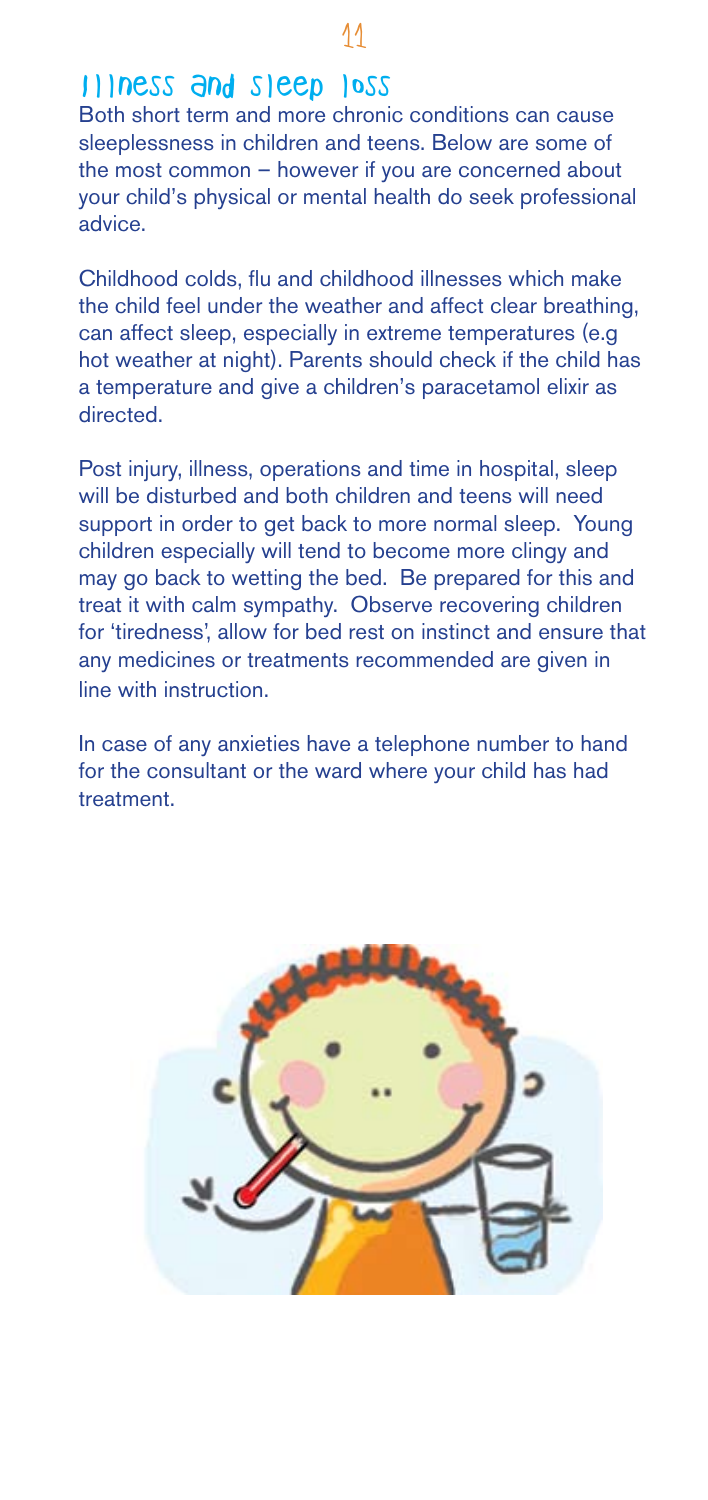## Asthma and eczema can keep children awake at night regularly. Children with asthma may find that their asthma is worse at night - they may experience airways narrowing, cough or wheezing - causing difficulties sleeping. The droppings of the house dust mites, particularly in mattresses, are considered a key factor in this. Parents should check with the child's GP as to the correct use of their inhaler overnight. Proper care and replacement of beds and bedding is important: using special protective, washable bed and pillow covers and regularly changing bedlinen may also help as will regular airing and vacuuming.

Eczema causes sleep disturbance mainly due to the itching and burning sensations that accompany the condition. Keeping the bedroom cool and choosing cotton bed clothing and bedding may help relieve the itching. Do not use biological washing powders.

Above all reward and encourage sleep to help recovery and good health.

After comforting a sleepless child he or she should be put back into their own bed, rather than into their parents' bed - since this could become an expectation and continue the cycle.

For children aged around three or four a reward, such as a sticker or star chart may help when they respond to their parents' treatment. The important thing is to be firm and consistent, even if there is no visible sign of improvement immediately.

![](_page_11_Picture_5.jpeg)

## *Sleep clinics*

If a child's sleeplessness is causing great concern to the parent, they can refer their child to a sleep clinic (via a GP or health visitor) with often very beneficial results. The aim of the clinic is to change the child's sleep pattern - generally, by trying to find out which aspect of the child's disturbed sleep upsets the parent most and concentrating on that first.

## *Alternative sleep therapies*

Some parents have found alternative therapies, or complementary medicine, have helped with their babies' and children's sleep problems. The main therapies used are aromatherapy, homeopathy and osteopathy, but also hypnotherapy, chiropractic and even traditional Chinese medicine and acupuncture have been found beneficial.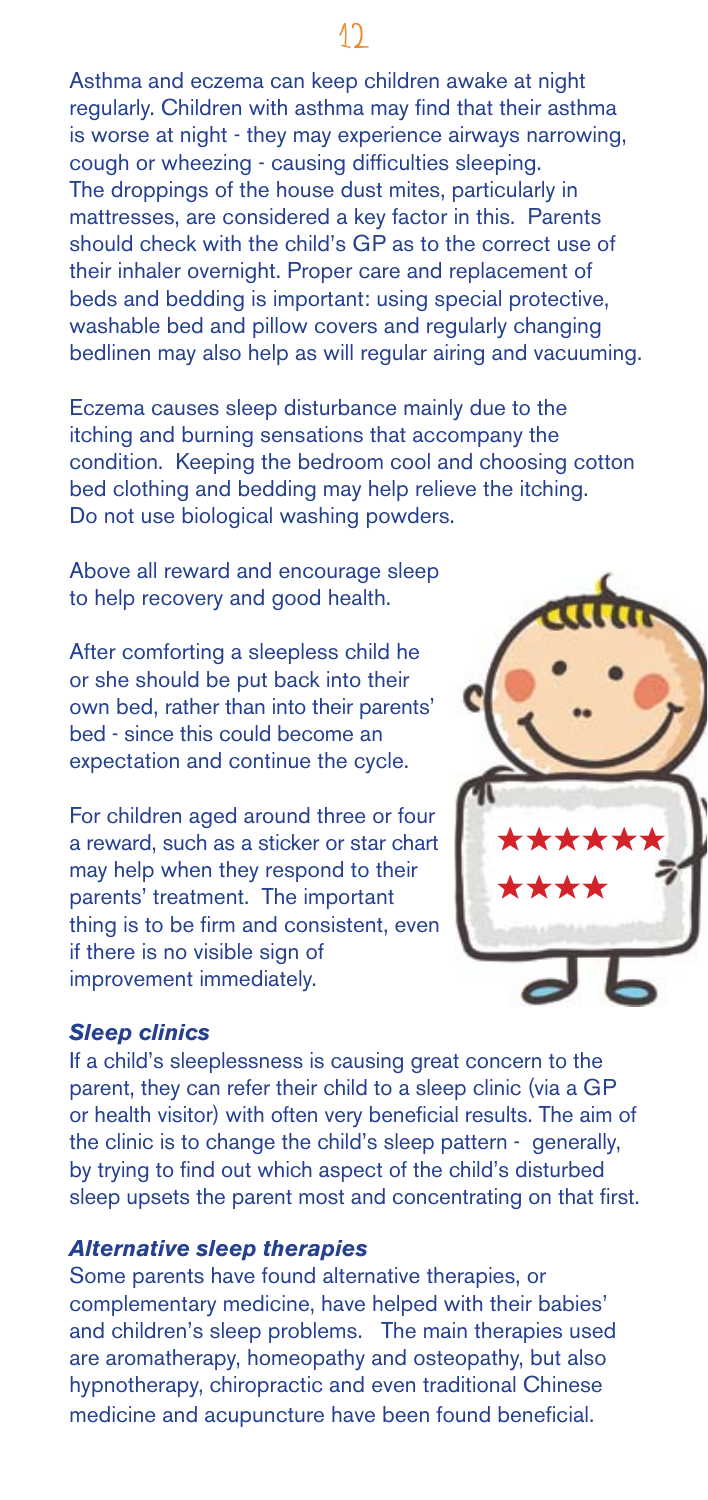**For more information please contact the following organisations direct** 

13 **13** 

(please note all the help and advice lines have different opening times)

**Asthma UK** www.asthma.org Advice line: 0800 121 62 44

**BackCare** www.backcare.org.uk Advice line: 0845 130 2704

**National Eczema Society** www.eczema.org Helpline: 0800 089 1122

**Enuresis Resource & Information Centre (bed wetting)** www.eric.org.uk Helpline 0845 370 8008

**Sleep Matters** (sleep helpline) 0208 994 9874

**NHS Direct** www.nhsdirect.nhs.uk Helpline: 0845 46 47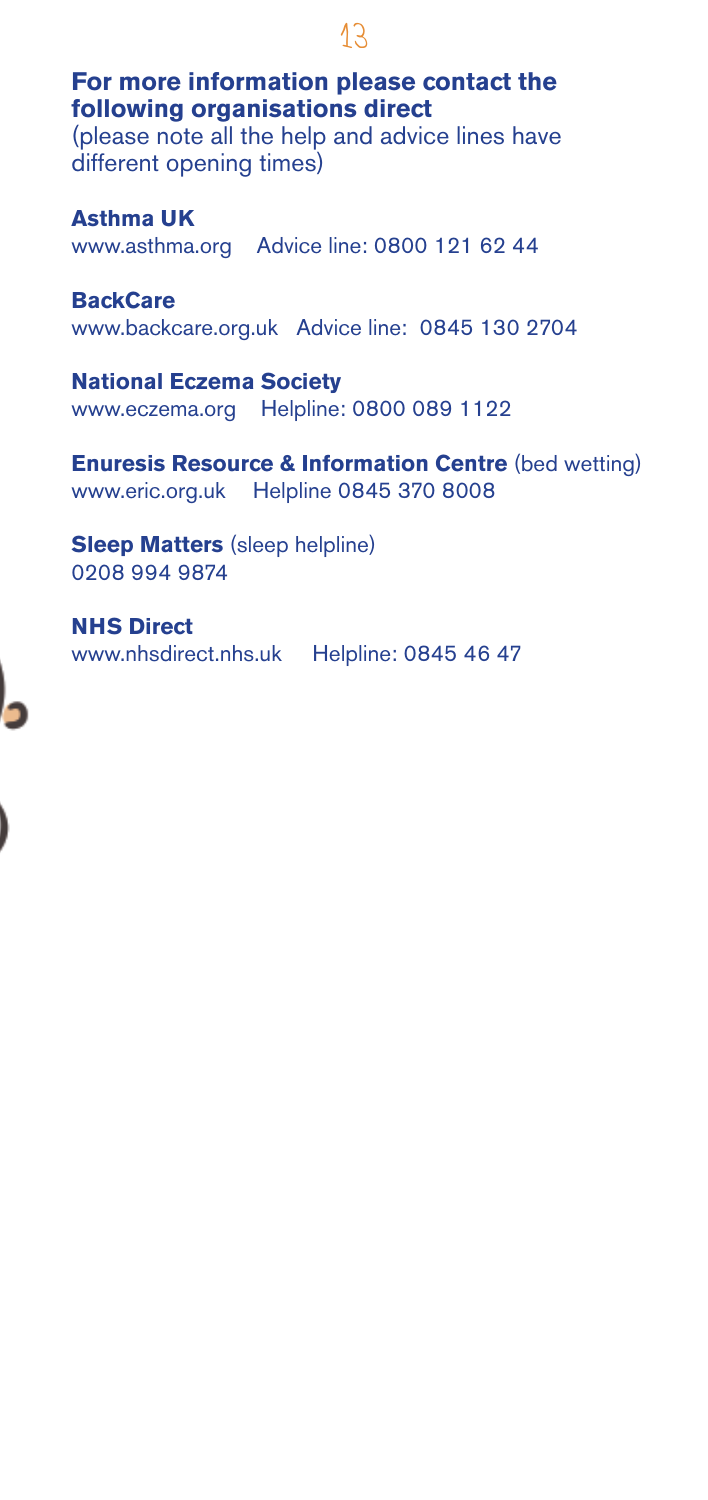# Choosing and caring for beds for children and teens

## Beds and mattresses

The age at which a child is ready to move out of a cot into a bed does vary but it is generally between 18 months and three years. They may not yet be ready for an adult-sized bed so it might be better bridge the gap with a cot bed or smaller-scale starter bed that does not make the child feel overwhelmed by a vast expanse. A cot bed is really just a large cot, whose sides may come off later on to convert it into a bed.

As the child grows older, beds can and should be a fun and exciting place to be, and parents have plenty of options to choose interesting, attractive and/or space saving options, from the ever-popular bunk beds (ideal when two children have to share a room) to themed beds and raised cabin beds with storage or activity areas beneath the sleeping surface.

Make sure you ensure your bunk bed is safe – there are safety standards (BS EN747) and regulations (entrapment hazards) in place which manufacturers and retailers should comply with but always check the bunk is thoroughly stable (most bunks are flat pack self assembly); that there are two guard rails on the upper bunk (\*even if it's going to be against a wall); any ladder must be firmly secured; and catches and fixings are not accessible or prominent enough for small fingers to fiddle with. Children under six years are not advised to use the top bunk - and despite the

![](_page_13_Picture_6.jpeg)

temptation, definitely not to treat a bunk bed as a climbing frame - the cause of many an accident!

It is generally recommended that a parent should aim to change the child's bed and/or mattress at significant growth periods. Depending on the child, this may require several bed changes - for example a teenager who's suddenly shot up to 6ft plus needs a bed that will enable his feet to stay on the mattress and not hang over the end!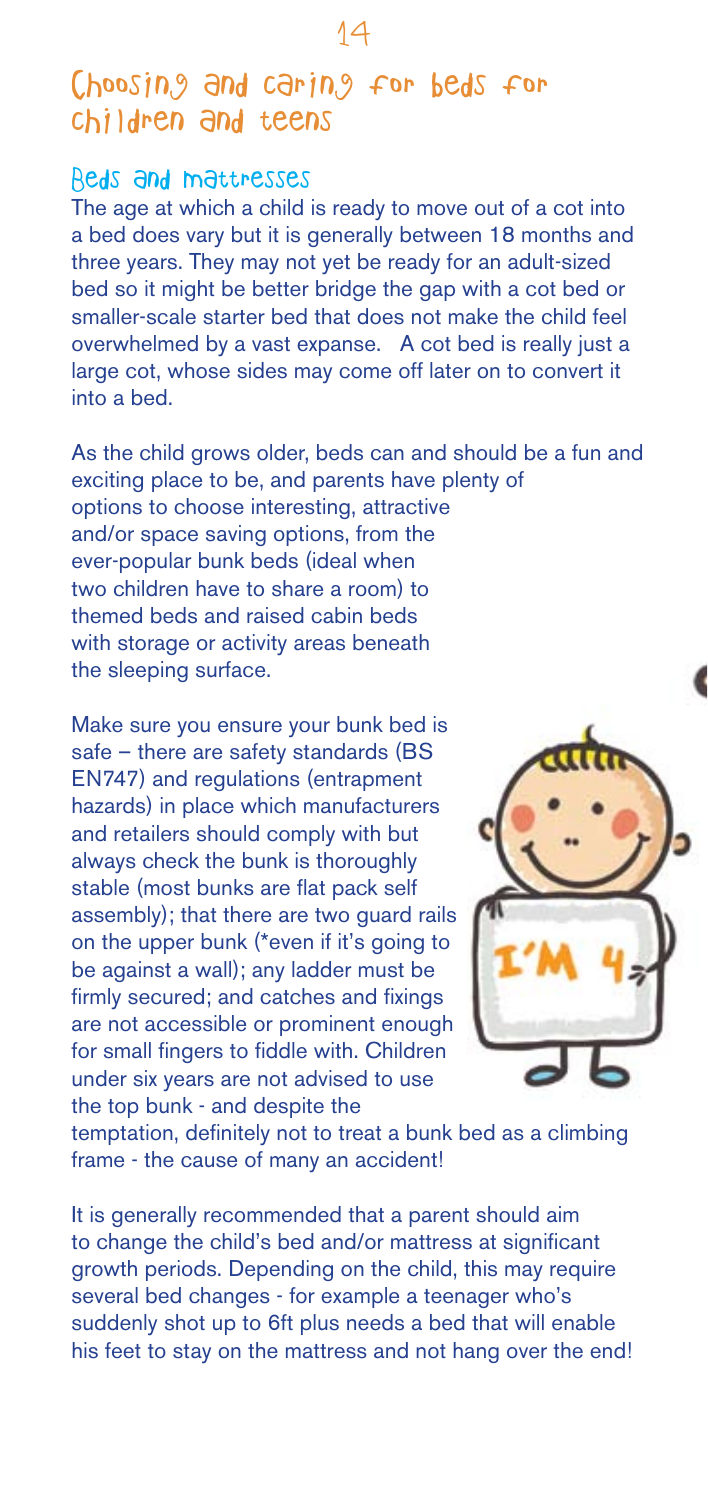The right mattress is vital as it must provide the correct support for growing bones and muscles. That means sufficient support to hold the spine in correct alignment and sufficient comfort layers to cradle the body's contours. The mattress construction can be either foam or sprung. A mattress and bedding with hypo-allergenic fillings (i.e. avoiding known irritants such as feathers or hair) may be required for a child with asthma, eczema or rhinitis. Mattresses containing memory foam are generally not recommended for very young children. If your mattress is going to be used on a bedstead or base bought separately,

![](_page_14_Picture_1.jpeg)

always check your choice is suitable for use with the type of bed base you have (slatted, mesh etc).

Never give your child a second hand or hand me down mattress. It will not provide the support and comfort needed for growing children (any more than it now does for its previous occupants) and could be a health or safety hazard. As well as obvious wear and tear from body weight, it is estimated that we lose around 280 ml (half a pint) of body moisture every night and shed around 0.45 kilos (1lb) of skin particles in a year. Apart from being a pretty unpleasant thought, this creates the perfect habitat for

dust mites – which can aggravate both breathing and skin problems such as asthma and eczema.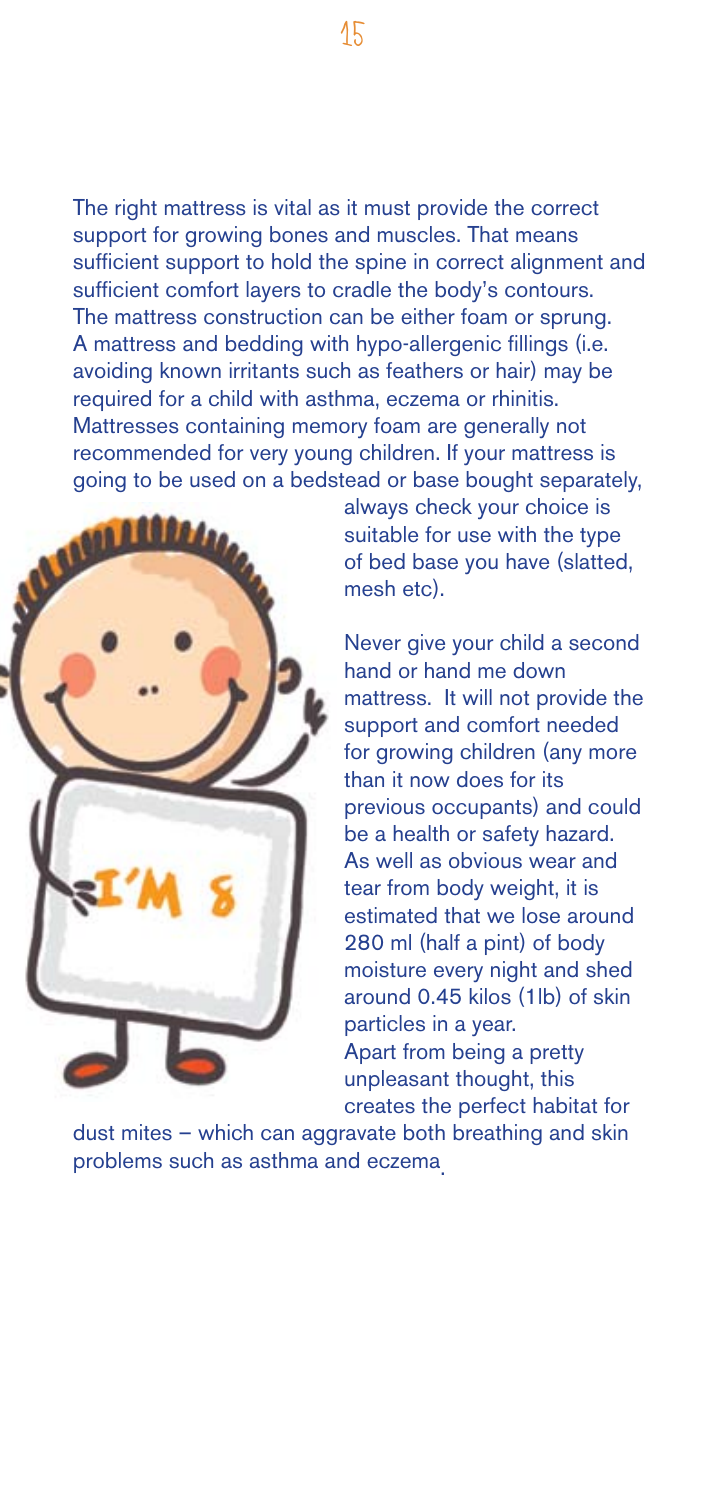# Caring for children's beds

Caring for children's beds should follow the same lines as caring for adult beds. Here are some simple do's and don't's:

 $\triangleright$  Do air the bed to cool and dry it by throwing back the bedclothes for around 20 minutes before remaking.

Don't sit on the edge of the child's bed. This will weaken the edge of the mattress and base by concentrating weight in the same small area.

 $\leftrightarrow$  Sprung mattresses (unless they are specifically described as non-turn) should be turned over every week for the first month and thereafter every three months (or according the manufacturers' instructions). It should also be rotated occasionally head to foot. Turning helps the upholstery fillings to settle down evenly.

a Don't leave polythene wrappings on new mattresses this could lead to dampness, mildew and rotting through condensation build up during sleep.

a Don't let children bounce on the bed - it damages the mattress and could hurt the child.

Don't roll up a mattress to store or squash into a car - this can cause permanent damage.

 $\triangleright$  Do put washable protective covers on the mattress and the pillows. Waterproof covers are also a good idea for younger children.

 $\triangleright$  Occasionally - every few months - the mattress and base should be vacuumed to remove dust and fluff. This should be carefully and gently done - so as not to dislodge fillings by pulling on tufts and buttons

For asthma or eczema suffers vacuum weekly and throw the windows open during and after vacuuming to help remove dust.

 $\blacktriangleright$  Check bed head and legs occasionally to make sure they're secure.

 $\leftrightarrow$  Do ensure covers and bedding, including pillows and duvets, can be washed regularly at 60°C or more.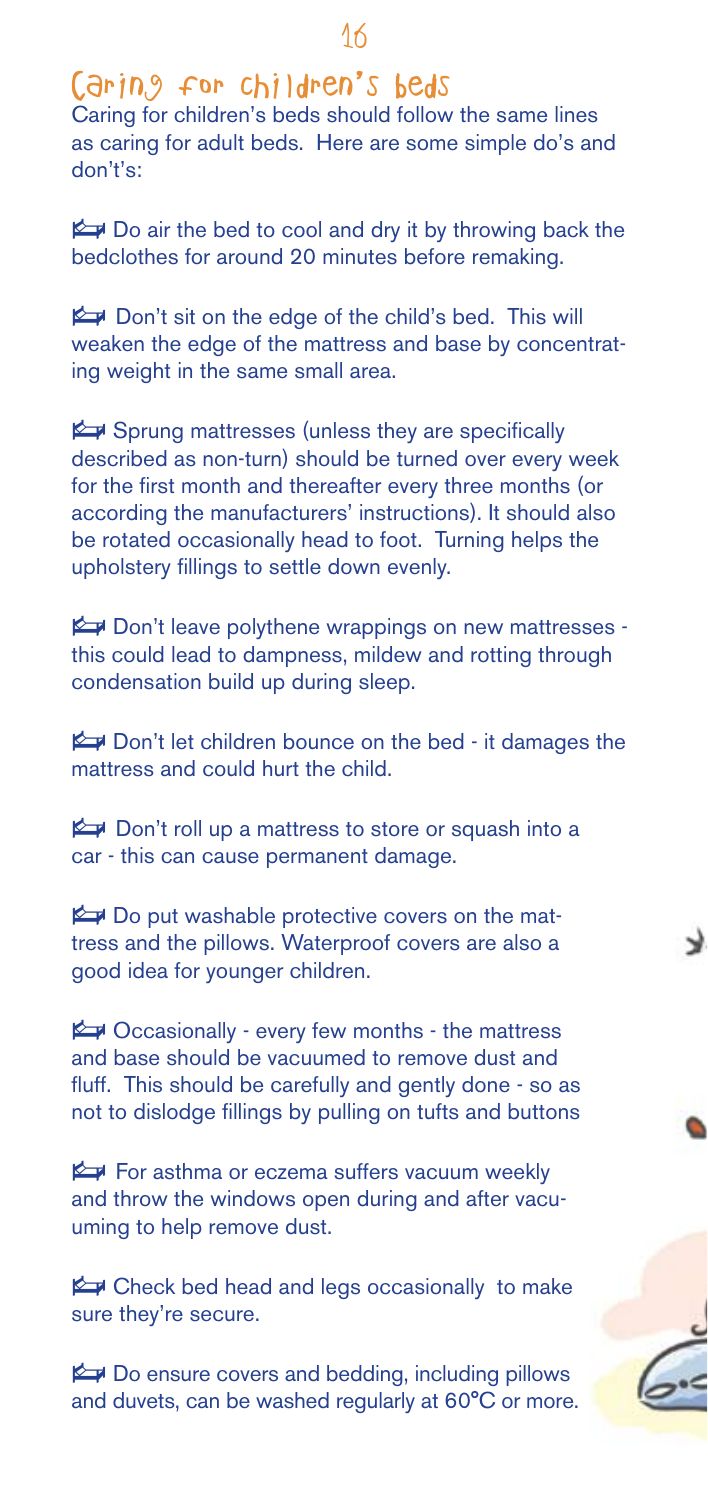## *Stains*

If an accident occurs - and let's face it, precious few children get through childhood without some form of bedtime accident - immediate treatment helps enormously by preventing the liquid seeping into the upholstery filling, where it can cause problems.

If possible, after stripping off all bedding, stand the mattress on its side - this will help prevent the fluid penetrating the mattress. Sponge immediately with cold water - but don't over water. Here are some recommended treatments for specific fluids:

## Leaking hot water bottle

Use an electric hairdryer - with care - or position mattress carefully in front of a fan heater. Do not leave alone and inspect frequently.

## Urine

Sponge with warm solution of mild detergent or upholstery shampoo. Then wipe with cold water plus a few drops of antiseptic such as Milton.

## Vomit and diarrhoea

Scrape up as much solid matter as possible, without spreading stain. Treat as for urine above.

## **Fruit juices**

Use proprietary stain treatment - following instructions -

![](_page_16_Picture_12.jpeg)

or sponge with warm borax solution and then clear water. A strong coloured drink such as blackcurrant will probably leave a stain.

## Tea, chocolate, coffee and milk-based drinks

Treat as above and when dry use an aerosol grease solvent to clear grease - being particularly sparing if used on a foam mattress. Brush to clear deposit.

## **Blood**

Use a proprietary stain remover, or upholstery cleaner, followed by cold water. Oily marks

Use an aerosol grease solvent to draw stain out, rather than liquid grease solvents.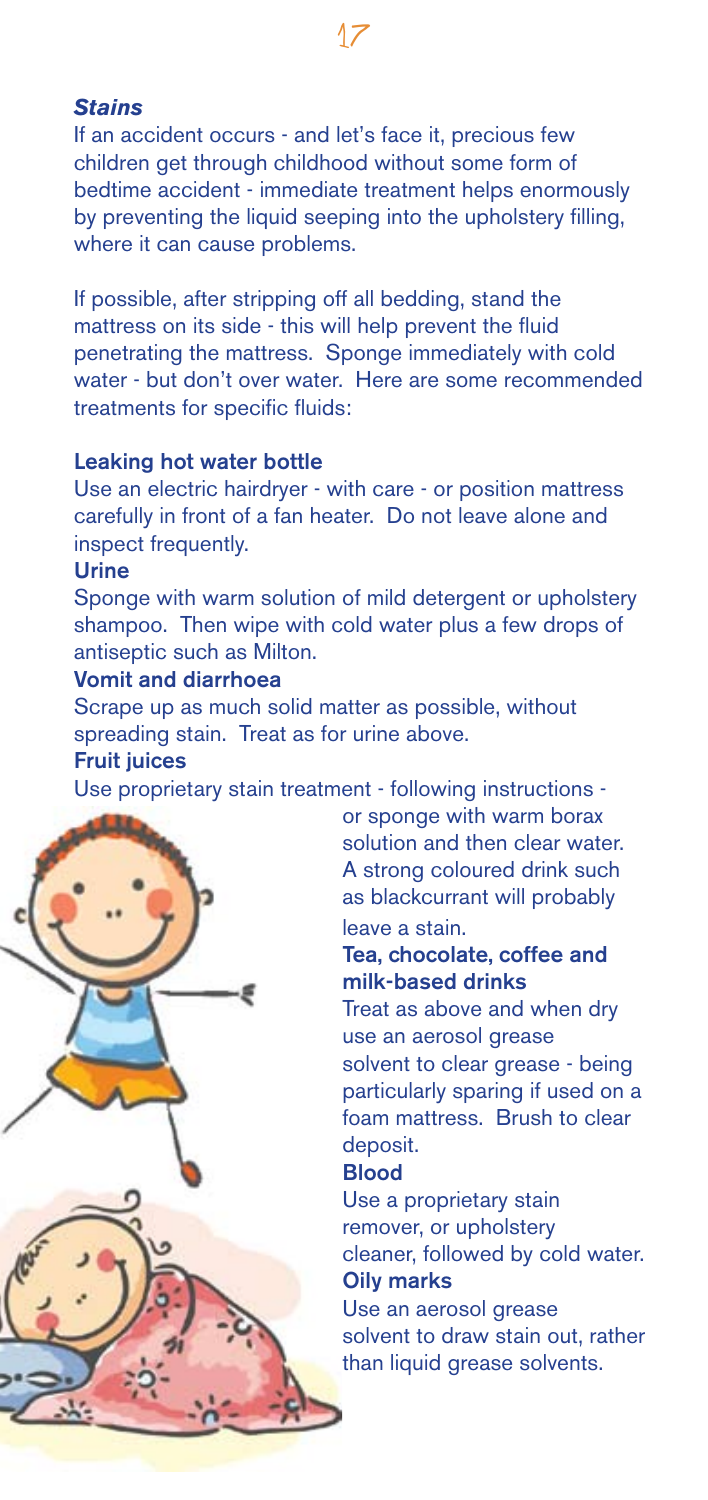# Summary

without writing something the size of a telephone directory it is impossible to cover every possible sleep problem encountered by parents all over the world! However perhaps these final top tips as a summary may be helpful:

ALL CHILDREN ARE DIFFERENT – some will sleep naturally well from birth, others will not – a pattern will emerge and you may need to work with it a bit.

DON'T WORRY – as long as your child is well and happy the odd bit of sleep lack is not going to do much harm. The more anxious you are the more problems you may encounter.

UNDERSTAND – the benefits of good sleep and get your child into a good regular routine as soon as possible – establish this and stick to it!

IDENTIFY – possible triggers for poor sleep and discuss these with a health care professional (health issues, school problems etc).

TREAT – your child to the best possible access to good sleep, fresh air, exercise, healthy diet, quiet time and most importantly a fresh hygienic bed and room in which to sleep.

![](_page_17_Picture_8.jpeg)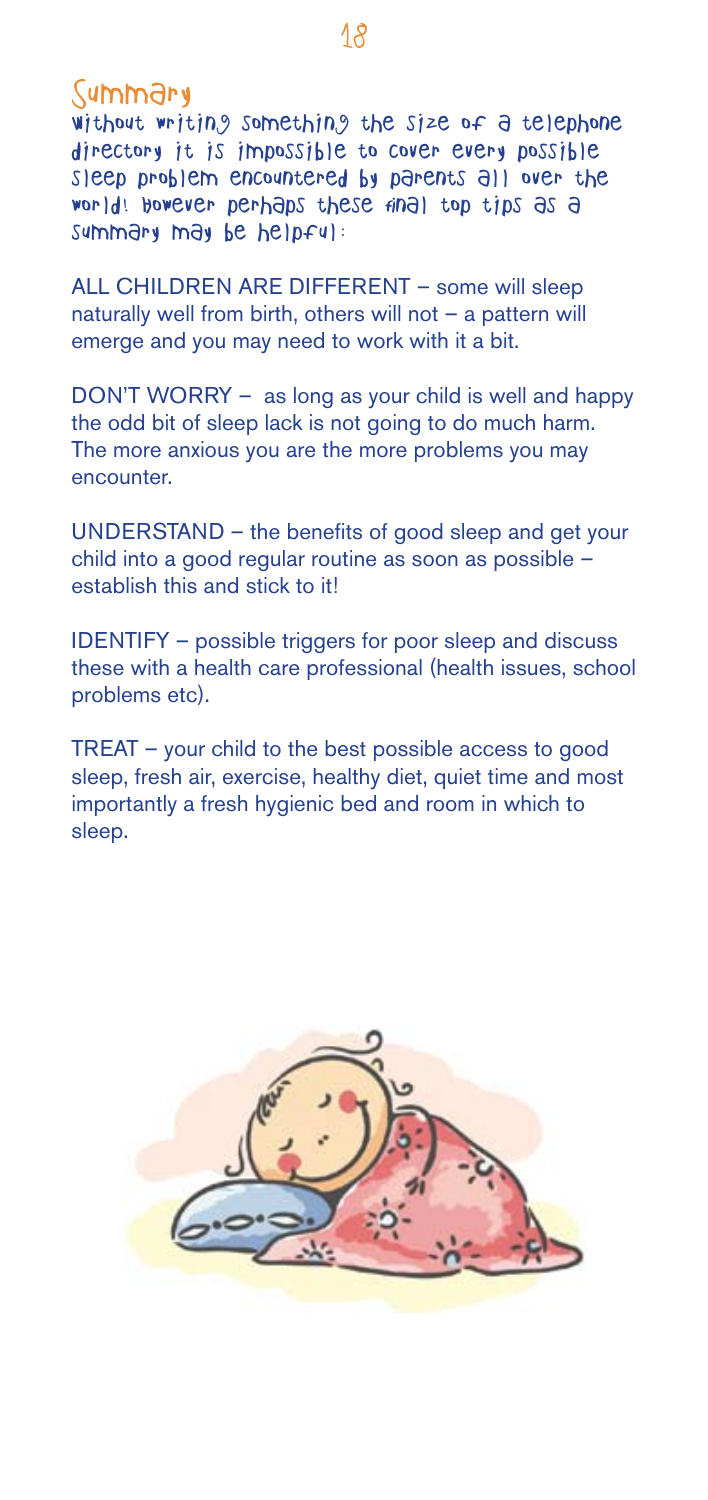## *The Sleep Council's golden rules for getting a better night's sleep:*

Keep regular hours. Going to bed and getting up at roughly the same time will programme your body to sleep better.

Create a restful sleeping environment. Your bedroom should be kept for rest and sleep and it should be neither too hot, nor too cold; and as quiet and dark as possible.

Make sure your bed is comfortable. It's difficult to get deep, restful sleep on one that's too soft, too hard, too small or too old.

Take more exercise. Regular, moderate exercise can help relieve the day's stresses and strains. But not too close too bedtime or it may keep you awake!

Cut down on stimulants such as caffeine in tea, coffee or fizzy drinks - especially in the evening. They interfere with falling asleep and prevent deep sleep. Have a hot milky drink or herbal tea instead.

Don't over-indulge. Too much food or alcohol, especially late at night, just before bedtime, can play havoc with sleep patterns. Alcohol may help you fall asleep initially, but will interrupt your sleep later on in the night. Don't get into the habit of a night cap.

Don't smoke. Yes, it's bad for sleep, too: smokers take longer to fall asleep, wake more often and often experience more sleep disruption.

Try to relax before going to bed. Have a warm bath, listen to some quiet music, do some yoga - all help to relax both the mind and body.

Deal with worries or a heavy workload by making lists of things to be tackled the next day.

If you can't sleep, don't lie there worrying about it. Get up and do something you find relaxing until you feel sleepy again - then go back to bed.